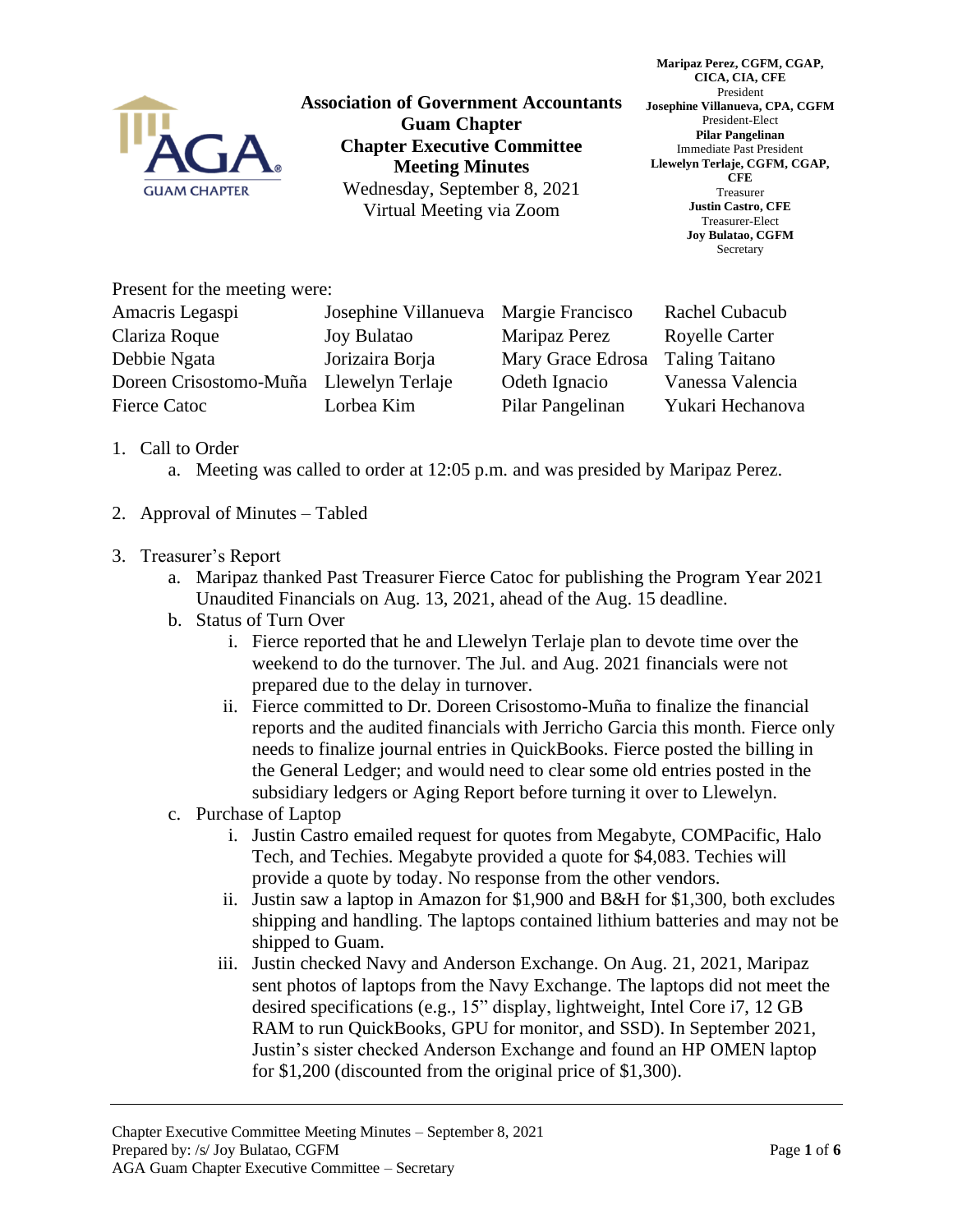

- iv. Doreen cautioned the purchase at the Exchange as the store is meant for military personnel and their families.
- 4. President's Report
	- a. Guam Chapter Policies and Procedures
		- i. Maripaz thanked Pilar Pangelinan and Yuka Hechanova for last year's passage of the By-Laws.
		- ii. Maripaz stated that this year, the Standard Operating Procedures (SOP) will be completed to supplement the By-Laws and guide future Chapter leadership with their responsibilities. Over the weekend, she emailed draft procedures from the AGA National to the Chapter Executive Committee (CEC) members. She asked if the CEC could review, update accordingly, and email it back to her by Sept. 30, 2021. She thanked those who have provided their feedback. The deadline for completion is Oct. 31, 2021.
- 5. New Business by Maripaz
	- a. Sept. 22, 2021 General Membership Meeting Virtual
		- i. The Sept. meeting to award the John M. Phillips recipient was initially planned for face-to-face. However, due to circumstances, the meeting will be held virtually.
	- b. AGA Guam Chapter Logos
		- i. Maripaz reminded to use the logos that she will email to the CEC leadership.
- 6. Committee Reports
	- a. Accountability (Citizen Centric Report or CCR) by Doreen
		- i. Doreen thanked Debbie Ngata for assisting with the CCR's layout. Doreen also stated a possible cut-off date for the submission of audited financials on Sept. 25, 2021. Otherwise, the CCR will disclose that the financials were being reviewed. Maripaz suggested to provide the draft CCR to the CEC for final edits and asked Doreen if the deadline for submission to AGA National was Sept. 30, 2021. Doreen agreed with the suggestion and confirmed the deadline.
		- ii. Doreen asked Clariza Roque if the Office of Public Accountability was reviewing the Government of Guam agencies' compliance to the CCR mandate. Clariza confirmed, stated that the scope of review is from Fiscal Years 2017 to 2020, and anticipated providing the results to Doreen by this week. Doreen stated that she will ask the compliant agencies to submit their CCR for the CCR award, which will be presented in Oct. or Nov. 2021.
	- b. Awards (Achievements in Chapter Excellence) by Royelle Carter
		- i. Royelle reported receiving three nominees for the John M. Phillips award:
			- 1. Edward Birn, CPA, Director of the Department of Administration,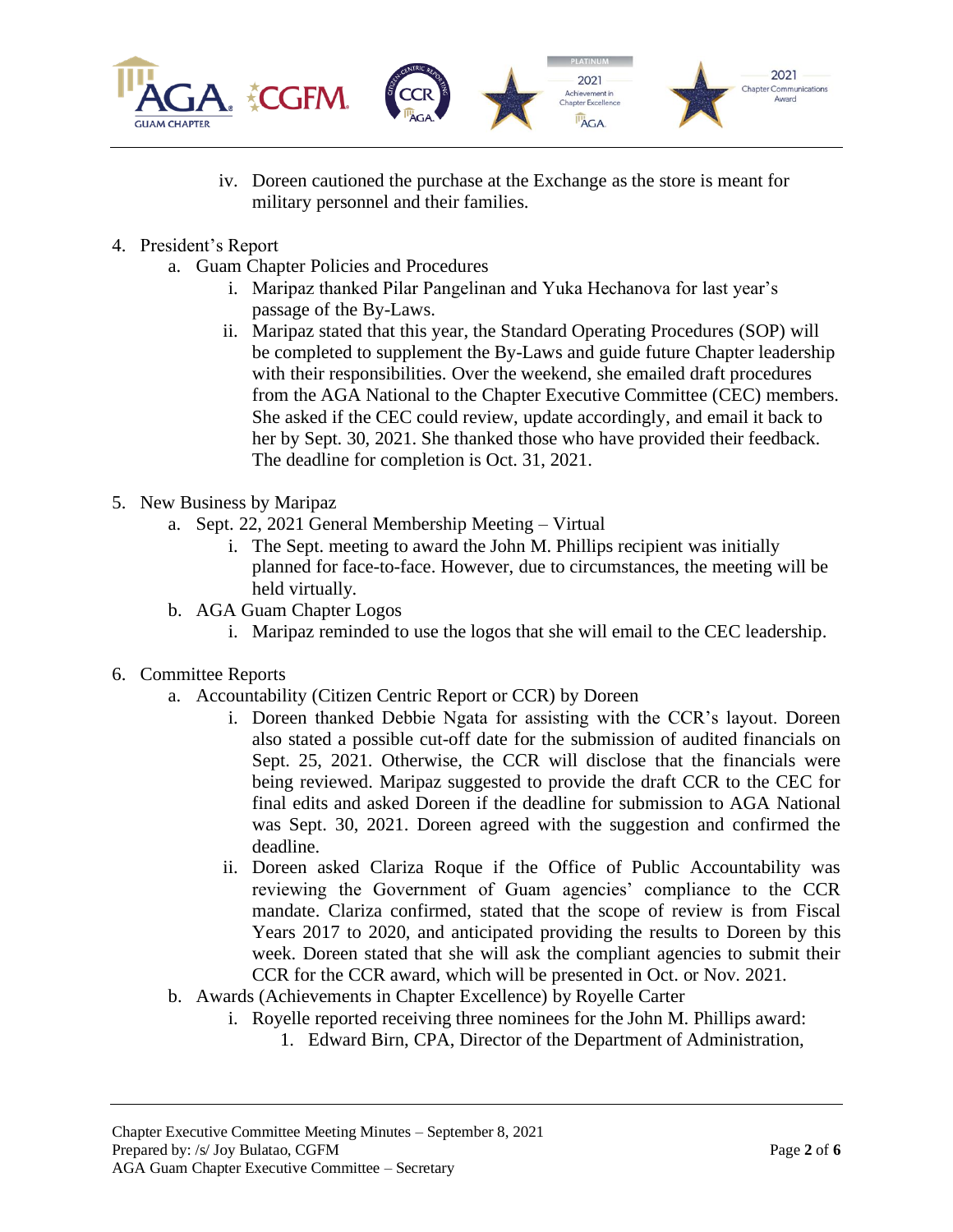



2021

Achievement in<br>Chapter Excellence **TAGA** 

- 3. Daphne Mansapit-Shimizu, CPA, Director of the Department of Revenue and Taxation.
- ii. Nomination applications were sent to the judges on Aug. 29, 2021. The judges were the previous winners of the award as follows: Benjamin J.F. Cruz, Joanne M. Brown, Robert J. Torres, Jr., Dr. Mary Okada, Jon J.P. Fernandez, and Doris Flores Brooks. Five of the six judges provided their feedback as of today. Royelle will follow up tomorrow for the last judge to submit the scoring results.
- iii. Royelle will contact the vendor to finalize the awards on Sept. 10, 2021. Taling Taitano emailed Mr. John Phillips's family to inform them of the award ceremony. Maripaz stated that she will further discuss the ceremony's logistics with the committee.
- c. By-Laws by Yuka Hechanova
	- i. Yuka asked Maripaz if the only pending item were the responsibilities. Maripaz replied that another pending item is the committee procedures. For example, she communicated with Lorbea Kim on developing a stand-alone SOP. The scholarship and the Certified Government Financial Manager (CGFM) are annually recurring events.
	- ii. Maripaz will compile and ask Yuka to assist in reviewing the SOPs.
- d. Certification/CGFM by Josephine Villanueva
	- i. Josie reported 33 CGFMs with one that recently passed the exam. She will reach out to Leana Marie G. Willess, from the Guam Department of Education, who recently obtained her CGFM.
		- 1. Doreen asked Maripaz how many passed the CGFM last program year. Maripaz recalled two and explained that, although the test-takers passed the exam, they were not fully certified until this year. The count is based on the AGA National's recognition of the certifications. Clariza stated that the two passers from last year were Mary Grace Edrosa and Michelle Brillante.
	- ii. The committee is making great progress with the CGFM brochure. Odeth Ignacio's creativity is the primary contributor of the progress. The brochure will be sent to the CEC for review before distribution.
	- iii. The committee plans to reach out to government agencies to provide a presentation to those interested in taking the CGFM exam.
	- iv. The Coffee Klatch for Sept. 2021 is postponed until further notice.
	- v. The committee plans to include the latest CGFM scholarship recipient as part of the Sept. 2021 General Membership meeting.
	- vi. Josie sent out the notice for the Take One Get One (TO GO) promotion today. Members can receive full scholarship for taking the exam. Josie thanked Pilar Pangelinan for the reminder to notify members.

2021

**Chapter Communications**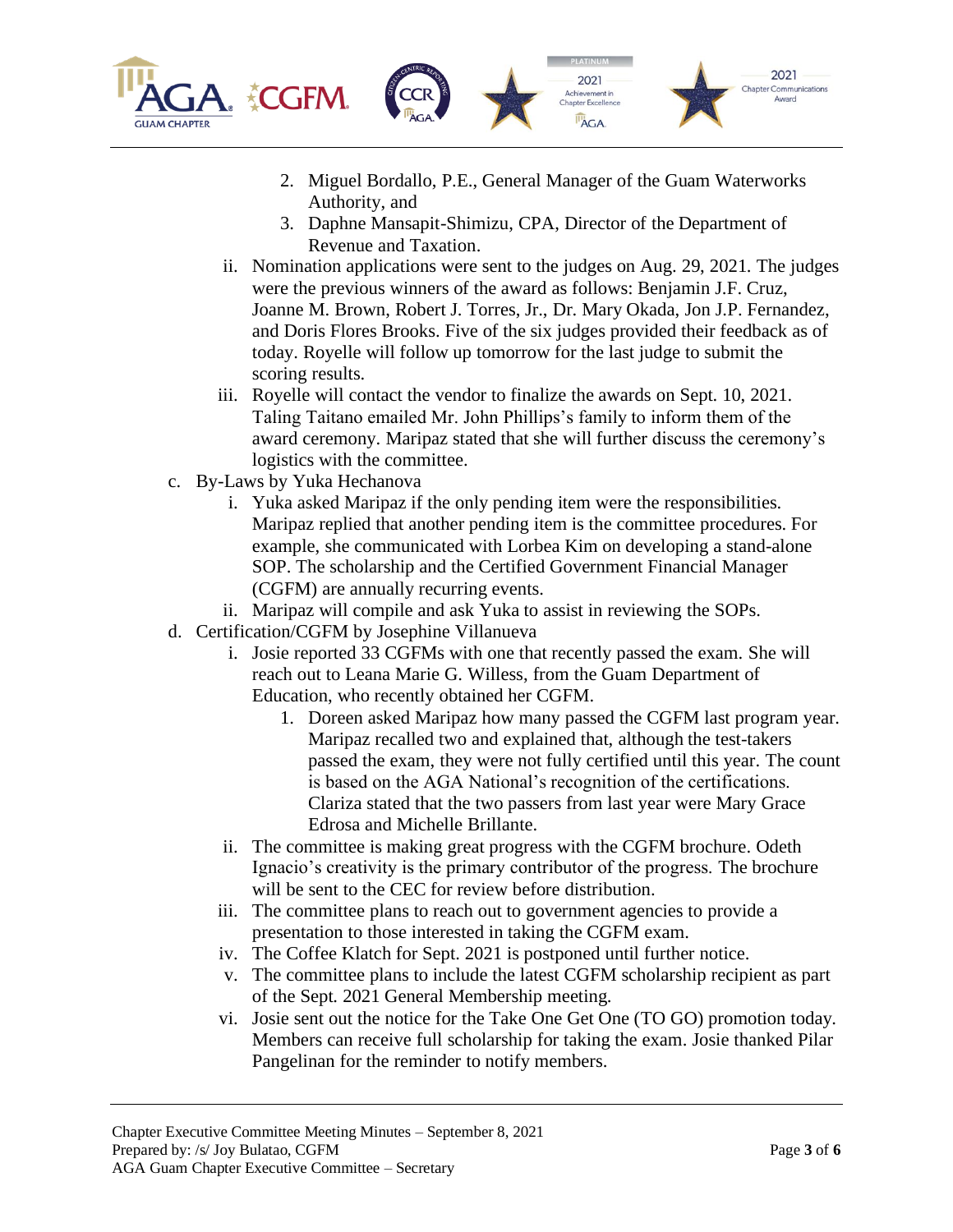

- vii. The AGA National is hosting a training on "communications" today from 4 to 5 p.m.
- viii. The Pacific and Virgin Islands Training Initiative (PITI-VITI) is hosting a training on Pandemic Relief Funding, for 12 Continuing Professional Education units, from 10 a.m. to 1:00 p.m., from Sept. 28 to 30, 2021.
- e. Communications Newsletter by Debbie
	- i. Debbie asked Maripaz to confirm the inclusion of the nominees for the John M. Phillips award in the newsletter and for community service dates. Maripaz replied that the Community Service committee will respond to the dates. Debbie asked for the respective committees to provide her with information.
	- ii. Debbie asked for Pilar to provide a description of the conference IO used during the general membership meetings. Debbie stated her uncertainty of the anonymity of the questions posed in the IO and that the anonymity will potentially mitigate the audience's reservations.
	- iii. Debbie asked if Yuka had any updates from the National Council of Chapters.
	- iv. Debbie reported that the articles for the Officers and the University of Guam (UOG) Junior Accountants Society (JAS) are in progress.
	- v. Debbie stated that the \$200 budget includes \$100 for the Membership Mondays to incentivize members to provide their name, picture, and quote. Contributors are entered in a raffle (until May 27, 2022) to win \$50.
		- 1. Maripaz suggested to lower the cash prize to \$25 to have four winners and may be more appropriate with the simplicity of submission requirements. She will discuss further with Debbie. Debbie asked Maripaz to inform her so that she could advertise in social media.
- f. Communications Website by Clariza
	- i. Clariza is continuously updating the Chapter's social media with Membership Mondays and fix the website's mobile version. She is working with the CGFM and Programs committee for announcements.
		- 1. Maripaz asked the CEC if they could check their respective sections on the website and inform Clariza of any updates.
	- ii. Clariza asked the CEC to inform her of any changes to the email layout. Maripaz and Doreen confirmed that the layout needs to be fixed. Maripaz asked Clariza to send a screenshot of how it should look like.
- g. Community Service by Margie Francisco
	- i. The Adopt a Bus Stop Program is from 8 to 11 a.m. on Sept. 25, 2021. The committee will email members to solicit paint to add onto the paint supply that the Chapter purchased. Volunteers are asked to confirm their participation ahead of time to adhere to the social gathering restriction of 25 people.
		- 1. Maripaz reminded Margie to also include the face mask requirement in the announcement.
	- ii. The Coastal Cleanup will not be happening any time soon.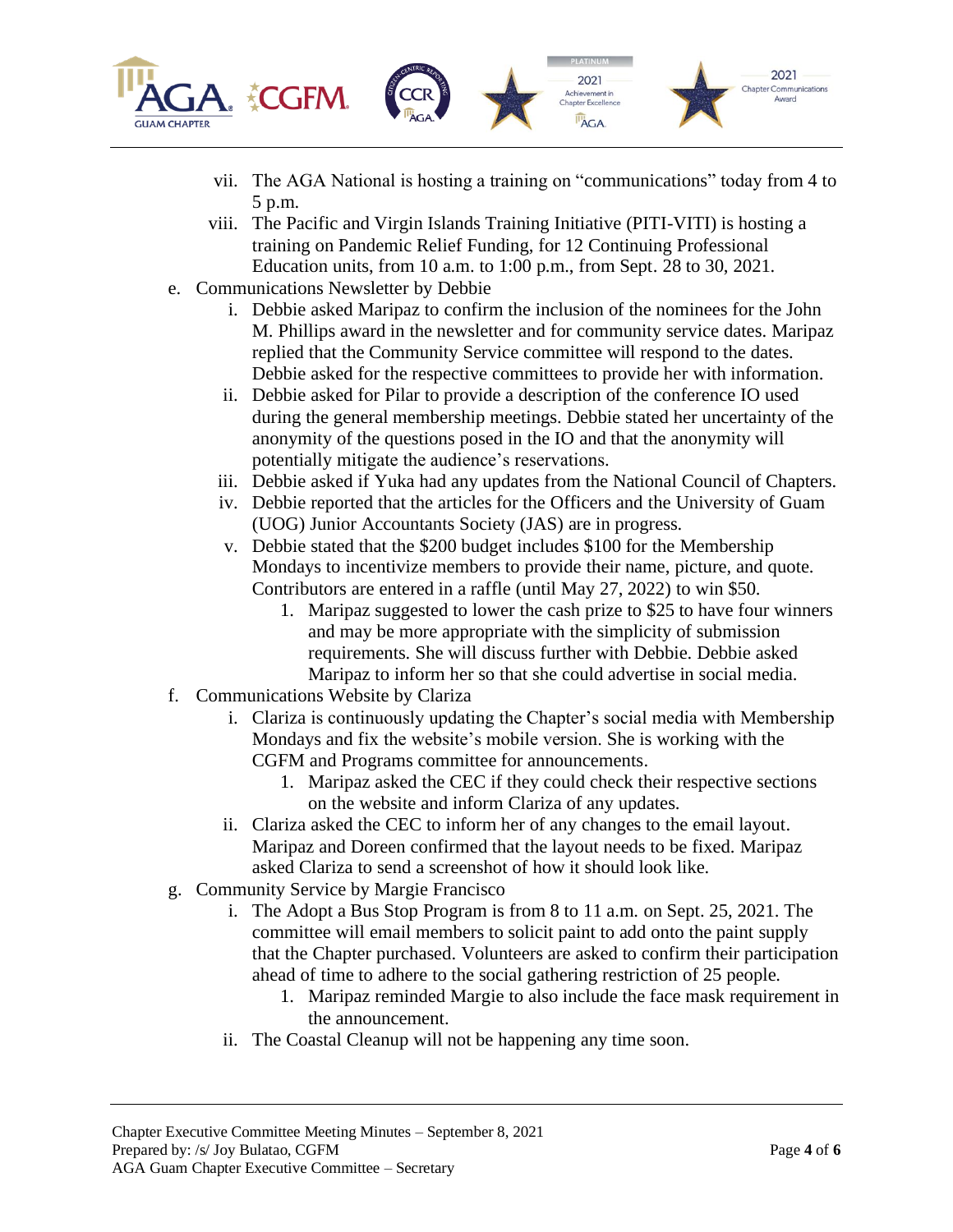

- iii. The Island wide Beautification Task Force is pushing for a weekly village cleanup. The cleanup began last month and is held every Friday. The committee will inform members that they will receive credit for participating in the cleanup. This cleanup is part of the reinstated solo community service initiative due to the COVID-19 restrictions.
- iv. Solo community service Members are asked to perform service for at least 1 hour until Oct. 31, 2021. Members can self-certify their hours by emailing a photo with the description, date, and time/duration of the activity to the committee. Margie will email Clariza, Mariella Cruz, and Debbie the notice for publication.
- h. Education Tabled
- i. Membership by Amacris Legaspi
	- i. Everyone Get One! This year, AGA National's goal is to recruit 2,022 new members by Apr. 30, 2022. The Chapter's target is 258 members or about 10% of that goal.
		- 1. Recruiters will receive a lapel pin and an AGA reusable face mask and qualify for monthly drawings for a chance to win the grand prize of 1 free virtual registration for the 2022 Professional Development Training. Recruiters will also be awarded in recognition. To be eligible, the recruiter's membership must be in good standing, and their name and membership ID will need to be noted on the membership application.
		- 2. Students, professors, and retired and suspended members do not qualify for the rewards and award.
		- 3. Announcements were made in the Chapter's Facebook and during the general membership meetings. The committee is soliciting for suggestions on how to better promote the recruitment initiative.
	- ii. Amacris reported, as of today, the Chapter has 258 active members with 30 new members. Eight of the 30 new members joined as of July 2021. Only two recruiters were noted by the new members and will be given the award.
		- 1. Maripaz confirmed with Amacris that the eight new members excludes students and other members who do not qualify.
- j. Programs & Technical by Pilar
	- i. Pilar stated Nico Fujikawa from the Guam Visitor's Bureau (GVB) will be the guest speaker for the Sept. 2021 membership meeting. She will follow up with Nico on the topic, presentation, and trial run of the presentation this Friday. She suggested for Nico to talk about the information technology used to advance GVB's mission during the pandemic, performance measurements, and planned improvements based on his technology research.
		- 1. Yuka suggested for the CEC to prepare questions beforehand to help extend the presentation time. Pilar confirmed that this was a lesson learned from the last membership meeting.